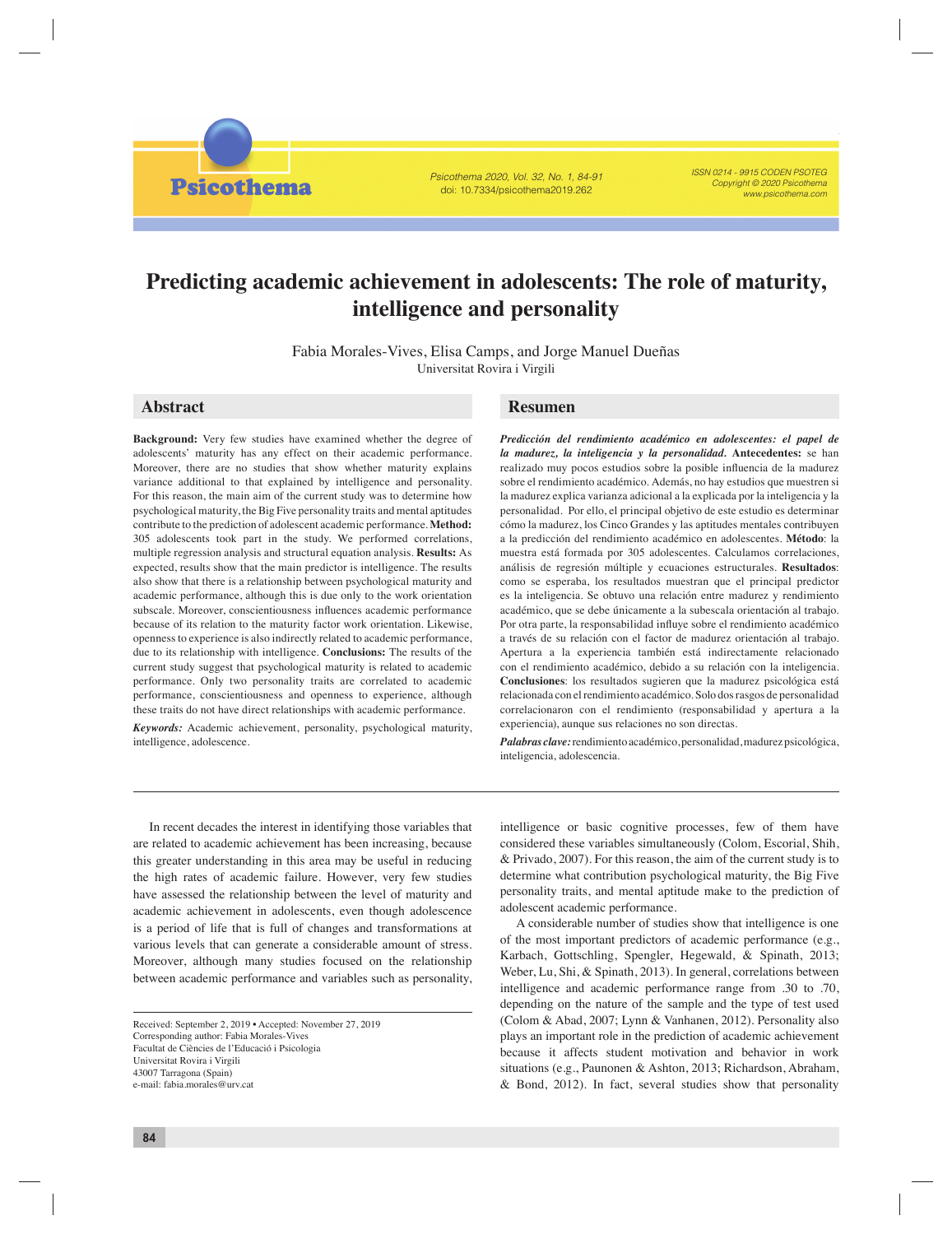predicts academic performance, even after controlling for the effect of intelligence (Camps & Morales-Vives, 2013; Poropat, 2009; Richardson et al., 2012). Moreover, the study carried out by Colom et al. (2007) with Spanish adolescents found that the predictive validity for fluid intelligence-memory span was independent of the predictive validity of personality characteristics, which shows the importance of measuring both kinds of construct. Within the Big-Five Personality model, the trait that has most consistently been related to academic achievement is Conscientiousness (e.g., Camps & Morales-Vives, 2013; Poropat, 2009, 2014; Vedel, Thomsen, & Larsen, 2015). It is likely that students with high levels of conscientiousness perform better at school because they tend to be more hard-working, goal oriented and persistent, and are skilled at organizing their work and time. The meta-analysis carried out by Poropat (2009) shows that, of all the Five Factor Model dimensions, this trait has the strongest association with academic performance, and its correlation with academic performance is largely independent of intelligence. Another trait that has been related to academic performance is Openness to experience (Camps & Morales-Vives, 2013; Poropat, 2014). According to Caprara et al. (2011), the reason for this relationship is that students with greater openness to experience are more interested in learning and discovering new things. However, according to McCrae and Costa (1985) and Diseth (2003), this result is due to the relationship between Openness to experience and intelligence, particularly if it is taken into account that some studies have not controlled for the effect of intelligence. In fact, although openness to experience is a personality trait, it is related to intelligence (McCrae & Costa, 1985), so not controlling for intelligence may lead to confusing results. The results of some studies that did control for intelligence suggest that Openness to experience is not a direct predictor of academic performance (Heaven & Ciarrochi, 2012; Rosander, Bäckström, & Stenberg, 2011).

In general, no significant relationship has been found between agreeableness and academic performance (Camps & Morales-Vives, 2013; Rosander et al., 2011). Moreover, the meta-analysis carried out by Poropat (2009) shows that extraversion and emotional stability are not especially relevant to the prediction of academic performance.

According to Greenberger (1982), there is a relationship between maturity and educational attainment. More specifically, students with fewer educational aspirations tend to be less mature. Therefore, psychological maturity may be related to an interest in learning and the motivation to carry out academic activities in the best possible way. Moreover, the study carried out by Galambos, MacDonald, Napthtali, Cohen and Frias (2005) show that maturity is related to greater crystallized intelligence and better performance on some executive tasks. Their study suggests that those students who are more intelligent are likely to be more persistent, independent and responsible, and have a clearer understanding of themselves. Taking into account that crystallized intelligence depends on learning processes, psychological maturity and academic performance are expected to be related. However, very few studies have examined whether the degree of maturity of adolescents at a particular moment has any effect on their academic performance. The few studies that have been made on this issue suggest that it does (e.g., Steinberg et al., 1989; Oh-Hwang, 1994). However, these studies do not assess intelligence, so other studies need to be made to determine whether these results can be explained simply by the relationship that psychological maturity

and academic performance have with intelligence, especially with crystallized intelligence.

In the current study we define psychological maturity as the ability to take on obligations, to make responsible decisions that take into account one's own characteristics and needs, and to accept the consequences of one's own actions. This definition refers specifically to the concept of individual adjustment proposed by Ellen Greenberger and colleagues (e.g., Greenberger, 1984; Greenberger & Sørensen, 1973) within their model of psychosocial maturity, which is divided into three components: work orientation, self-reliance and identity. Work orientation is defined as the individual's willingness to fulfill his or her own obligations (for example, adolescents start their homework and do not stop until they finish). Self-reliance is defined as a person's willingness to take the initiative, without allowing others to exercise excessive control. Identity is defined as the adolescent's understanding of him or herself.

Although the study carried out by N. Galambos suggests that maturity affects learning process, the few studies carried out on this issue have found contradictory results about which components of maturity are predictors of academic achievement (Steinberg et al., 1989; Oh-Hwang, 1994). For example, the study carried out by Steinberg et al. (1989) suggests that identity is indirectly related to academic performance, through its relationship with self-reliance and work orientation. However, Oh-Hwang found a direct but negative relationship, and Berzonsky and Kuk (2005) found a direct and positive relationship. Although some studies suggest that independent students with initiative tend to get better grades (Berzonsky & Kuk, 2005; Santor, Messervey, & Kusumakar, 2000), Camps and Morales-Vives (2013) did not find a relationship between self-reliance and academic achievement.

Most studies found a direct and positive relation between the subscale work orientation and academic performance: that is to say, students who are motivated to succeed and persevere tend to get better grades (Camps & Morales-Vives, 2013, Greenberger, 1982; Steinberg et al., 1989). It should be noted that Lounsbury and Gibson (1998) and Lounsbury, Sundstrom, Loveland, and Gibson (2003) proposed a concept called *Work drive*, which evaluates a construct that looks similar to Greenberger's subscale work orientation. This concept refers to the enduring motivation to invest time and effort to complete projects, know deadlines, be productive and achieve success. Although they are similar concepts, work orientation is more general, covering more aspects than just school activities (such as housework or other responsibilities). Lounsbury et al. (2003) carried out a study on the prediction of academic achievement in undergraduate students, using as predictors the variables work drive, intelligence and the Big Five personality traits. They used a hierarchical multiple regression analysis and observed that when work drive was entered before the Big Five variables, the Big Five variables did not add significantly (either as a set or individually) to the prediction of course grade. This result highlights the importance of working hard to achieve academic success.

Taking into account the results of previous studies, the main goal of the current study is to determine how psychological maturity, the Big Five personality traits and mental aptitudes contribute to the prediction of adolescent academic performance. Although previous studies show that intelligence and personality should be taken into account in the prediction of academic achievement, the few studies that focus on the role of maturity in the prediction of academic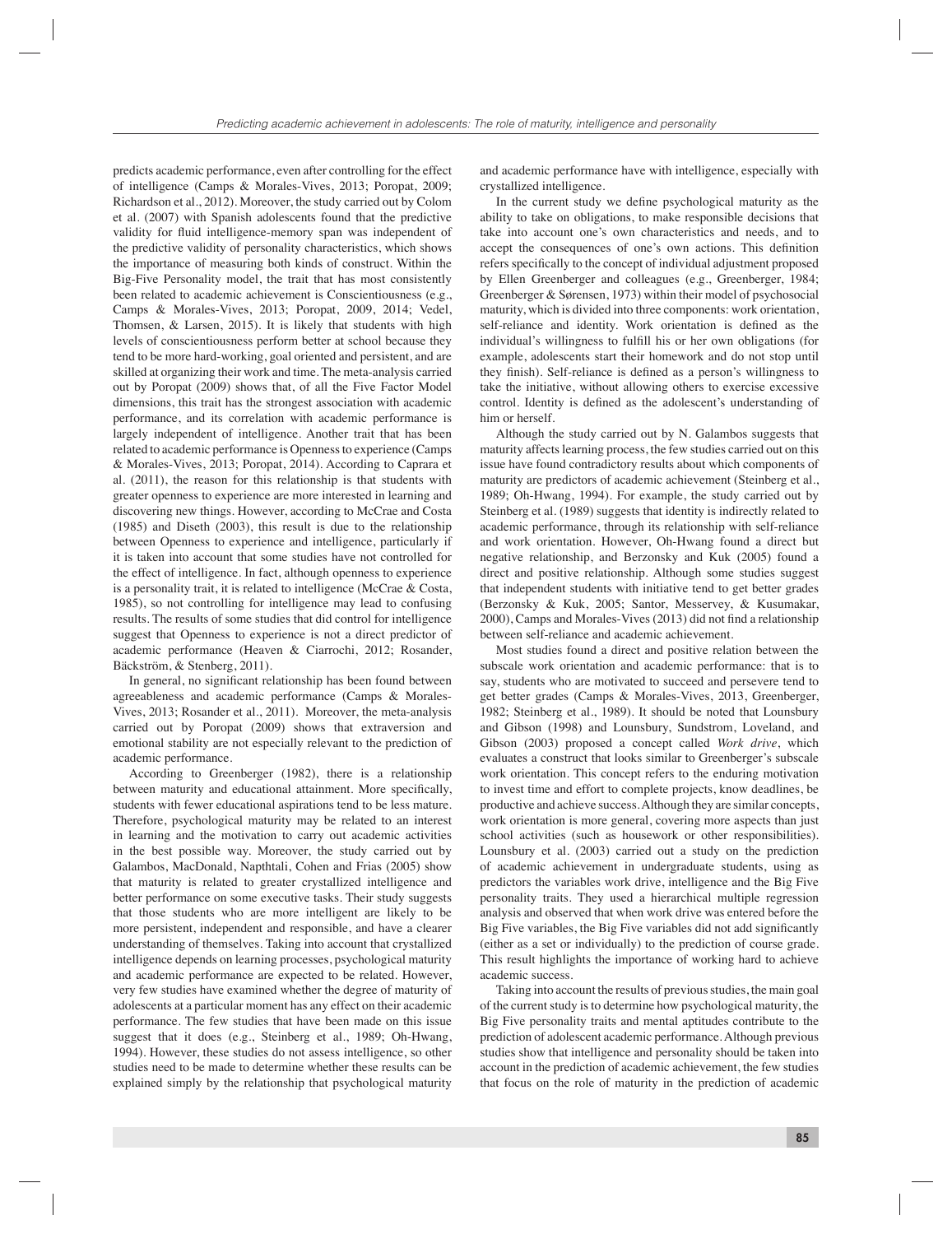achievement do not include these variables. Therefore, these previous studies do not show whether maturity explains variance additional to that explained by intelligence and personality. For this reason, a more specific objective of this study is to determine if the subscales of psychological maturity are predictors of academic performance and explain variance additional to that explained by intelligence and personality. With regard to the Big Five personality traits, we expect to find results consistent with the study carried out by Lounsbury et al. (2003) with undergraduate students. Their results suggest that the Big Five do not explain more variance than that explained by intelligence and work drive. As work orientation is conceptually related to work drive, we expect to find that the Big Five do not explain variance additional to that explained by work orientation and intelligence. More specifically, we expect to find a significant correlation between academic performance and the trait conscientiousness, but we do not expect this relation to be direct but to depend on the existing relation between conscientiousness and work orientation, because the study by Morales-Vives, Camps and Lorenzo-Seva (2013) shows that conscientiousness and work orientation are correlated. Likewise, we expect that the correlation between openness to experience and academic performance depends on the relation between openness to experience and intelligence, as some authors have pointed out (McCrae & Costa, 1985; Diseth, 2003). Taking into account that the meta-analysis carried out by Poropat (2009) shows that the traits extraversion and emotional stability are not especially relevant to the prediction of academic performance, no significant relationships were expected in the current study for these traits.

#### Method

### *Participants*

The participants were 305 adolescents (146 boys and 159 girls) recruited from two state high schools in the province of Tarragona (Spain). To ensure that the sample was heterogeneous with students from different socioeconomic backgrounds, 111 participants were recruited from a school in a city and the other 194 participants from a school in a country village. 37.7% of students were studying the third year of lower-secondary education, 21.3% of students were studying the fourth year of lower-secondary education, 21.6% were studying the first year of upper-secondary education and 19.3% the second year of upper-secondary education. Regarding the kind of school (urban versus rural), the Chi-squared test for homogeneity of frequency distributions showed no significant differences between the four groups of Centre  $\times$  Sex ( $\chi^2$  = 0.97; *p*  $=$  .33). Neither were there any significant differences between the eight groups of Grade  $\times$  Sex ( $\chi^2 = 3.2$ ;  $p = .36$ ). The participants were between 14 and 19 years old, and the mean age and standard deviation were 15.7 and 1.2, respectively.

#### *Instruments*

*Primary Mental Abilities* (PMA; Thurstone, 1938). This test assesses the following mental abilities: Verbal (PMA-V), Spatial (PMA-S), Numerical (PMA-N), Reasoning (PMA-R) and Word Fluency (PMA-WF). This test comprises scales of fluid and crystallized intelligence.

*Psychological Maturity Assessment Scale* (PSYMAS; Morales-Vives, Camps & Lorenzo-Seva, 2012, 2013). It includes three scales: Work orientation (WO), Self-reliance (SR) and Identity (ID). It has 26 items and it provides individuals' scores free of social desirability and acquiescence. These response biases are corrected using the procedures proposed by Ferrando, Lorenzo-Seva and Chico (2009) and Lorenzo-Seva and Ferrando (2009). Item responses are made using a 5-point Likert-type scale ranging from 1 (strongly disagree) to 5 (strongly agree). The reliability of the total scale is .82 and the reliabilities of the subscales are: .71 for WO, .78 for SR and .77 for ID. This is a short questionnaire, so these reliabilities can be regarded as adequate.

*Overall Personality Assessment Scale* (OPERAS; Vigil-Colet, Morales-Vives, Camps, Tous, & Lorenzo-Seva, 2013). OPERAS measures the Big Five personality traits: Extraversion (EX), Emotional Stability (ES), Conscientiousness (CO), Agreeableness (AG) and Openness to Experience (OE). Responses are given on a 5-point Likert-type scale ranging from 1 (strongly disagree) to 5 (strongly agree). It contains 40 items and it provides individuals' scores free of social desirability and acquiescence. Response biases are corrected using the procedures proposed by Ferrando, Lorenzo-Seva and Chico (2009) and Lorenzo-Seva and Ferrando (2009). The reliabilities of the subscales are: .86 for EX and ES, .77 for CO, .71 for AG and .81 for OE. It is a short questionnaire, so these reliabilities can be regarded as adequate.

Academic performance was assessed by the average grades obtained in school subjects.

### *Procedure*

This study was carried out in accordance with the recommendations of Spanish organic law 15/1999 and the Spanish Agency for Data Protection, which regulate the fundamental right to the protection of data. We obtained written informed consent from the parents of all participants.

The tests were administered collectively to groups of 25- 35 participants. They were asked to volunteer to answer the inventories in their classroom. The anonymity and confidentiality of individual results was guaranteed. The only descriptive data that we collected was date of birth, sex and classroom. To calculate academic performance, we asked the schools to provide us with the grades the participants had been awarded in the term prior to the study, without the names of the students, only the date of birth and classroom, to guarantee anonymity and confidentiality.

#### *Data analysis*

Statistical analyses were carried out using SPSS 22, MIMR-Raw.sps (Lorenzo-Seva, Ferrando, & Chico, 2010) and M-Plus v6.1 (Muthén & Muthén, 2010). We performed correlations and multiple regression analysis to determine the predictive value of the different variables on academic performance. Standardized coefficients (also known as beta weights) are context dependent (Courville & Thompson, 2001) and often do not work well for explanatory purposes, especially in the presence of substantially correlated predictors, in which case they can also become very unstable (Cooley & Lohnes, 1971; Johnson, 2000). Moreover, multicollinearity can also affect the magnitude of beta weights. For this reason, we used additional indexes to assess the relative importance of these predictors: Johnson's structural coefficients and relative weights (Johnson, 2000). Johnson's relative weights estimate the relative contribution each variable makes to the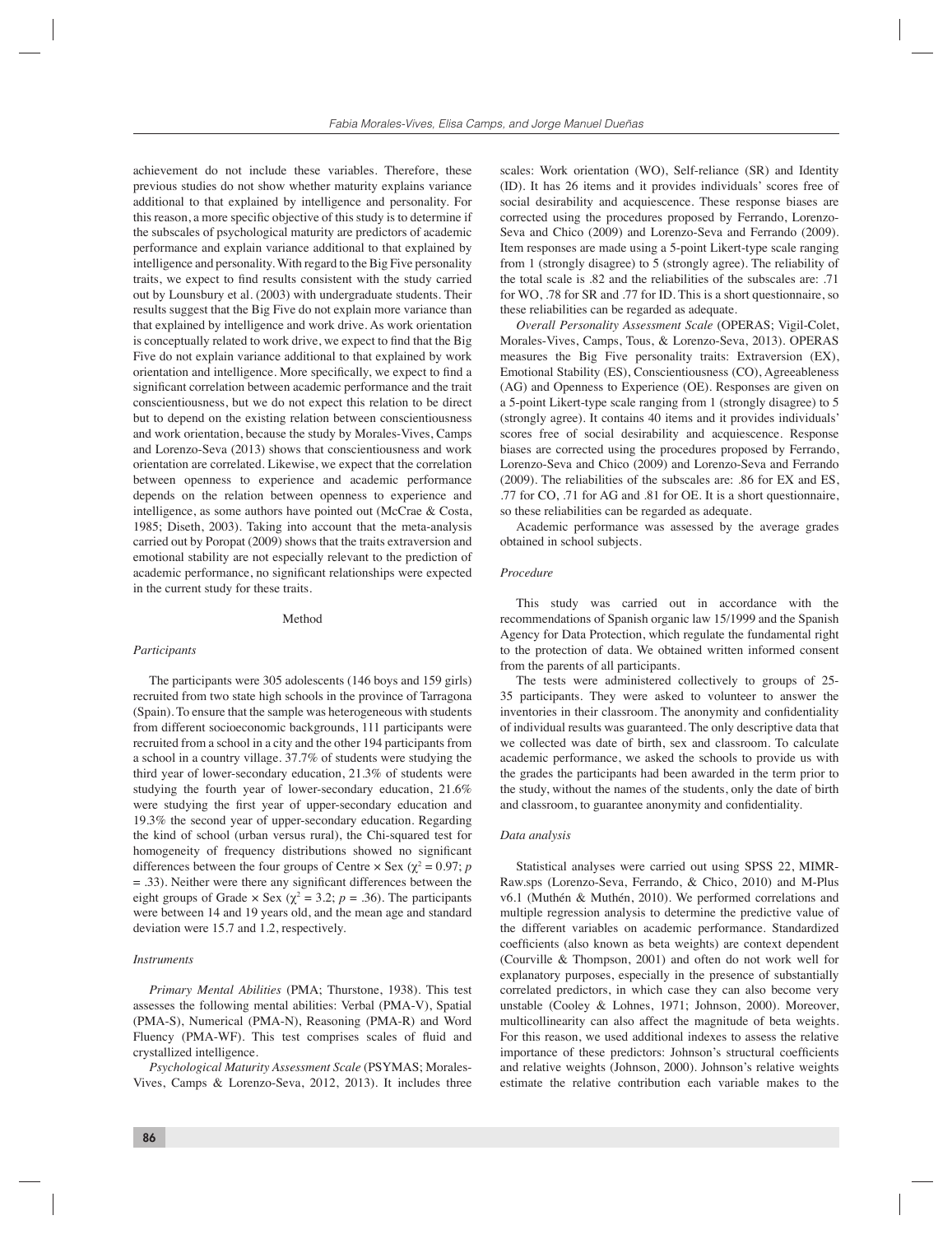prediction of a dependent variable, taking into account both its individual contribution and its contribution when combined with other variables. These are presented as percentages (i.e., they are divided by  $R^2$  and multiplied by 100). We calculated these additional indexes with the program MIMR-Raw.sps, developed by Lorenzo-Seva, Ferrando and Chico (2010), which runs automatically from the SPSS syntax window, and the output can be configured in a variety of ways.

Finally, on the basis of the results obtained in the multiple regression analyses and the previously established hypothesis, we performed structural equation analysis. Specifically, we performed a structural equation analysis to test a model for predicting academic performance.

## Results

Table 1 shows the descriptive statistics for the PMA, OPERAS and PSYMAS questionnaires, and also for academic performance. As can be seen, boys had a worse academic performance,  $t(303)$  =  $3.00, p < .01$ , Cohen's  $d = 0.34$ , and lower scores on the personality traits openness to experience,  $t(303) = 3.51$ ,  $p < .01$ , Cohen's *d*  $= 0.40$ , and agreeableness,  $t(303) = 2.36$ ,  $p < .05$ , Cohen's  $d =$ 0.27. However, boys obtained higher scores on emotional stability,  $t(303) = -5.20$ ,  $p < .01$ , Cohen's  $d = 0.60$ . Regarding the intelligence measures, boys had lower scores on PMA-R,  $t(303) = 3.65$ ,  $p <$ .01, Cohen's  $d = 0.42$ , and PMA-N,  $t(303) = 2.67$ ,  $p < .01$ , Cohen's  $d = 0.31$ .

The correlations between the various measures are shown in Table 2. As can be seen, there is a significant correlation between academic performance and two personality traits: conscientiousness and openness to experience. Academic performance is also correlated with all the scales of intelligence, and one scale of psychological maturity: work orientation.

A stepwise multiple regression analysis was also carried out. All the subscales were entered into the regression equation as potential predictors of academic performance. The  $R^2$  was .30 ( $F(6,298) =$ 18.4,  $p < .01$ ) and the 95% confidence interval was .24 and .41. Table 3 shows the standardized regression coefficients (Beta) obtained, the structure coefficients, Johnson's relative weights

and the bootstrap confidence intervals. The table only shows the variables that present significant structure coefficients, and whose Johnson's relative weights indicate that these variables contribute substantially to the prediction of academic performance. Only eight predictors (conscientiousness, openness to experience, work Orientation, PMA-V, PMA-s, PMA-R, PMA-N and PMA-W) turned out to have significant structure coefficients, with bootstrap 95% confidence intervals that did not include the zero value. Although the Beta of PMA-V, PMA-S and PMA-W were not

| Table 1<br>Descriptive Statistics for academic performance, PSYMAS, OPERAS and PMA<br>measures |                |             |             |                  |  |  |  |  |  |
|------------------------------------------------------------------------------------------------|----------------|-------------|-------------|------------------|--|--|--|--|--|
|                                                                                                |                | All         | Girls       | <b>Boys</b>      |  |  |  |  |  |
|                                                                                                | <b>Scales</b>  | M(SD)       | M(SD)       | M(SD)            |  |  |  |  |  |
|                                                                                                | AP             | 5.7(1.3)    | 5.9(1.3)    | $5.5(1.2)$ **    |  |  |  |  |  |
|                                                                                                | <b>WO</b>      | 49.9 (10.4) | 50.5(10.8)  | 49.3 (9.9)       |  |  |  |  |  |
| <b>PSYMAS</b>                                                                                  | <b>SR</b>      | 47.5(12.3)  | 47.2(11.0)  | 47.8(13.5)       |  |  |  |  |  |
|                                                                                                | ID             | 50.2(9.9)   | 50.3(10.0)  | 50.2(9.8)        |  |  |  |  |  |
|                                                                                                | Total          | 48.9 (10.9) | 49.0 (10.8) | 48.9 (11.0)      |  |  |  |  |  |
|                                                                                                | <b>EX</b>      | 48.8 (10.2) | 49.5 (10.9) | 48.0(9.4)        |  |  |  |  |  |
|                                                                                                | C <sub>O</sub> | 44.5 (10.7) | 44.6(11.3)  | 44.4(10.1)       |  |  |  |  |  |
| <b>OPERAS</b>                                                                                  | ES             | 46.5(11.3)  | 43.4 (11.2) | 49.9 (10.5)**    |  |  |  |  |  |
|                                                                                                | AG             | 47.6(10.2)  | 49.0(9.9)   | $46.2(10.3)*$    |  |  |  |  |  |
|                                                                                                | <b>OE</b>      | 43.4 (11.5) | 45.5(11.9)  | 41.1 $(10.6)$ ** |  |  |  |  |  |
|                                                                                                | PMA-V          | 21.5(7.1)   | 21.9(7.1)   | 21.1(7.1)        |  |  |  |  |  |
|                                                                                                | PMA-S          | 25.1(12.9)  | 24.5(13.1)  | 25.7(12.6)       |  |  |  |  |  |
| <b>PMA</b>                                                                                     | PMA-N          | 12.3(7.0)   | 13.2(6.4)   | $11.2 (7.4)$ **  |  |  |  |  |  |
|                                                                                                | PMA-R          | 17.2(6.6)   | 18.5(6.1)   | $15.8(6.8)$ **   |  |  |  |  |  |
|                                                                                                | PMA-W          | 39.9 (11.0) | 41.1(10.5)  | 38.8 (11.5)      |  |  |  |  |  |

*Note:*  $AP = Academic$  performance,  $WO = Work$  orientation,  $SR = Self$ -reliance,  $ID =$ Identity,  $EX = Extaversion$ ,  $CO = Conscientiousness$ ,  $ES = Emotional stability$ ,  $AG =$ Agreeableness, OE = Openness to experience, PMA-V = Verbal, PMA-S = Spatial, PMA-N = Numerical, PMA-R = Reasoning, PMA-W = Word Fluency \* *p* < .05; \*\* *p* < .0

|                           | Table 2<br>Correlation matrix between variables |                         |          |          |         |          |         |         |          |          |          |          |          |
|---------------------------|-------------------------------------------------|-------------------------|----------|----------|---------|----------|---------|---------|----------|----------|----------|----------|----------|
|                           | $\mathbf{1}$                                    | $\overline{\mathbf{c}}$ | 3        | 4        | 5       | 6        | 7       | 8       | 9        | 10       | $11\,$   | 12       | 13       |
| 1. Grades                 |                                                 |                         |          |          |         |          |         |         |          |          |          |          |          |
| 2. Work orientation       | $.28**$                                         |                         |          |          |         |          |         |         |          |          |          |          |          |
| 3. Self-reliance          | .02                                             | $.26***$                |          |          |         |          |         |         |          |          |          |          |          |
| 4. Identity               | .03                                             | $.29**$                 | $.37**$  |          |         |          |         |         |          |          |          |          |          |
| 5. Extraversion           | $-0.08$                                         | .08                     | $.12*$   | $.37**$  |         |          |         |         |          |          |          |          |          |
| 6. Conscientiousness      | $.21**$                                         | $.51***$                | $.31***$ | $.32**$  | $.14*$  |          |         |         |          |          |          |          |          |
| 7. Emotional stability    | .00                                             | $.17**$                 | $.26***$ | $.56***$ | $.32**$ | $.29**$  |         |         |          |          |          |          |          |
| 8. Agreeableness          | $-0.5$                                          | $.20**$                 | $.13*$   | $.30**$  | .06     | $.25***$ | $.26**$ |         |          |          |          |          |          |
| 9. Openness to experience | $.27**$                                         | $.22**$                 | $.16***$ | .07      | .04     | $.31***$ | .02     | .04     |          |          |          |          |          |
| 10. PMA-V                 | $.31***$                                        | $.27**$                 | $.32**$  | .04      | $-.08$  | $.27**$  | .05     | .01     | $.31***$ |          |          |          |          |
| 11. PMA-S                 | $.22**$                                         | $.07**$                 | $.14*$   | .07      | .05     | .06      | .10     | .01     | $.12*$   | $.36***$ |          |          |          |
| 12. PMA-N                 | $.27**$                                         | .10                     | .08      | $.15***$ | .10     | .03      | .09     | $.14*$  | .04      | $.27**$  | $.16**$  |          |          |
| 13. PMA-R                 | $.35***$                                        | $.19**$                 | $.12*$   | $.15***$ | .07     | .08      | .07     | $.20**$ | $.20**$  | $.44***$ | $.47**$  | $.33***$ |          |
| 14. PMA-W                 | $.23**$                                         | $.17**$                 | $.18**$  | .05      | $.12*$  | $.13*$   | .05     | .10     | $.33**$  | $.48**$  | $.24***$ | $.19**$  | $.31***$ |
| ** $p<.01$ , * $p<.05$    |                                                 |                         |          |          |         |          |         |         |          |          |          |          |          |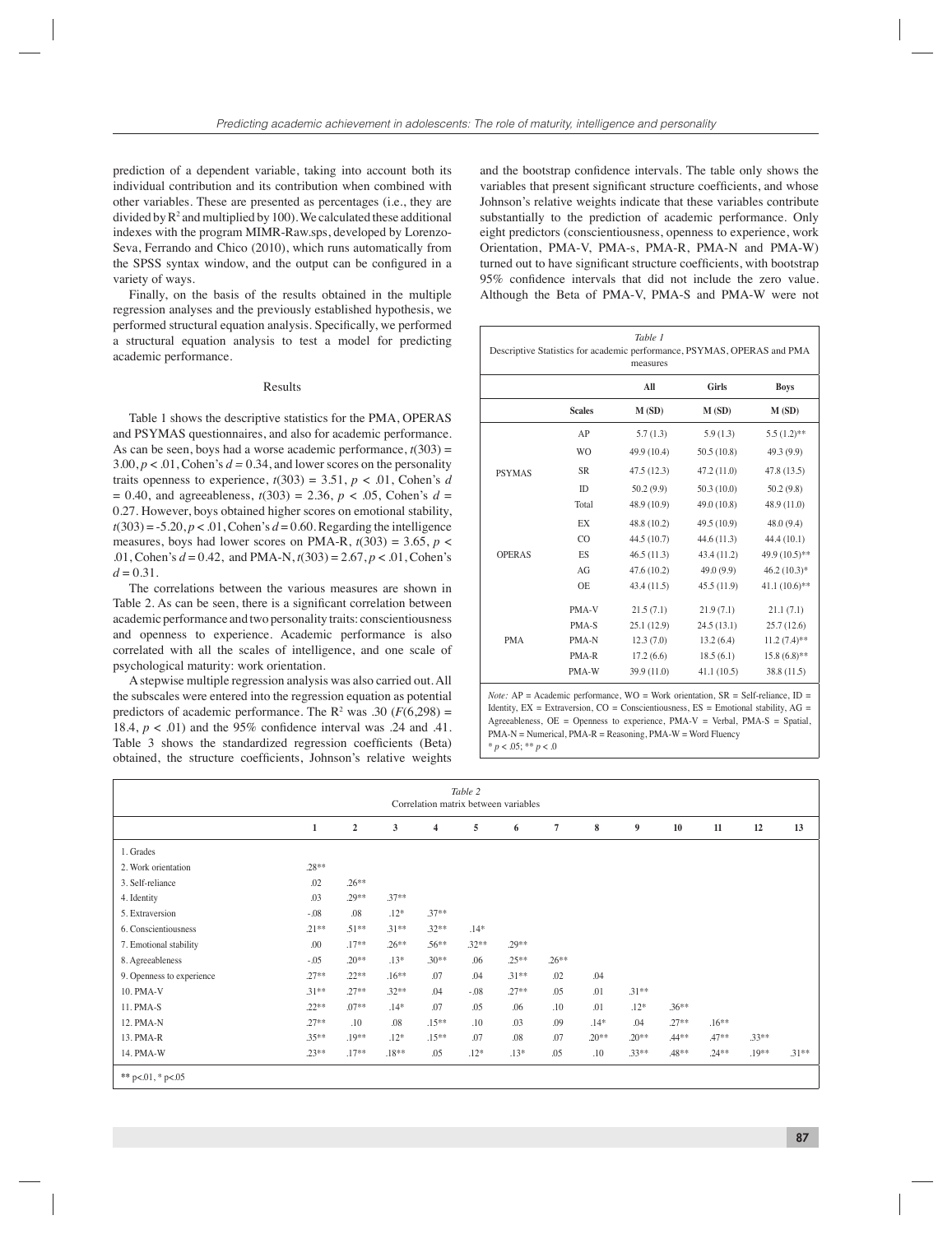|               |                                                                                                                                                                                                                                                                                                                                                                                                                                                           |             |           | <b>Bootstrap</b><br>C.I.<br>95%<br>for SC |              |      | <b>Bootstrap</b><br>99%<br><b>C.I.</b> for RW |              |  |
|---------------|-----------------------------------------------------------------------------------------------------------------------------------------------------------------------------------------------------------------------------------------------------------------------------------------------------------------------------------------------------------------------------------------------------------------------------------------------------------|-------------|-----------|-------------------------------------------|--------------|------|-----------------------------------------------|--------------|--|
|               | <b>Scales</b>                                                                                                                                                                                                                                                                                                                                                                                                                                             | <b>Beta</b> | <b>SC</b> | Lower                                     | <b>Upper</b> | $RW$ | Lower                                         | <b>Upper</b> |  |
| <b>OPERAS</b> | CO                                                                                                                                                                                                                                                                                                                                                                                                                                                        | .14         | .38       | .19                                       | .51          | 8.0  | 2.3                                           | 16.0         |  |
|               | OE.                                                                                                                                                                                                                                                                                                                                                                                                                                                       | .13         | .50       | .30                                       | .62          | 11.1 | 3.1                                           | 20.8         |  |
| <b>PSYMAS</b> | W <sub>O</sub>                                                                                                                                                                                                                                                                                                                                                                                                                                            | .18         | .52       | .32                                       | .64          | 14.6 | 4.9                                           | 24.3         |  |
|               | PMA-V                                                                                                                                                                                                                                                                                                                                                                                                                                                     | .05         | .56       | .37                                       | .70          | 8.7  | 2.6                                           | 18.7         |  |
|               | PMA-S                                                                                                                                                                                                                                                                                                                                                                                                                                                     | .05         | .41       | .20                                       | .53          | 5.8  | 1.4                                           | 12.2         |  |
| <b>PMA</b>    | PMA-R                                                                                                                                                                                                                                                                                                                                                                                                                                                     | .21         | .64       | <b>45</b>                                 | .74          | 19.4 | 7.7                                           | 30.7         |  |
|               | PMA-N                                                                                                                                                                                                                                                                                                                                                                                                                                                     | .19         | .50       | .28                                       | .64          | 15.6 | 4.3                                           | 27.0         |  |
|               | PMA-W                                                                                                                                                                                                                                                                                                                                                                                                                                                     | .04         | .43       | .24                                       | .56          | 5.0  | 1.4                                           | 11.5         |  |
|               | <i>Note:</i> $SC =$ Structure coefficient, $CL =$ Confidence interval, $RW =$ Relative weight<br>(reported as percentages), $AP = Academic$ performance, $WO = Work$ orientation, $SR =$<br>Self-reliance, ID = Identity, $EX = Extraversion$ , $CO = Conscientiousness$ , $ES = Emotional$<br>Stability, AG = Agreeableness, OE = Openness to experience, PMA-V = Verbal, PMA-S =<br>Spatial, PMA-N = Numerical, PMA-R = Reasoning, PMA-W = Word Fluency |             |           |                                           |              |      |                                               |              |  |

significant, the fact that the structure coefficients and Johnson's relative weights were significant suggests that they should also be included in the model, because they contribute significantly to the prediction of academic performance. To sum up, the scales that most contribute to predict academic performance are reasoning, numerical aptitude, work orientation and openness to experience, as indicated by Johnson's relative weights.

Finally, a Structural Equation Model was proposed to better understand the relationships between these variables. Figure 1 shows the model that we tested. It includes the following variables: intelligence, work orientation, openness to experience, conscientiousness and academic performance. In the figure, G is the latent general factor of intelligence obtained from the PMA subscales. As can be seen, while the paths between academic achievement and the variables Factor G and work orientation were significant, the path between openness to experience and academic performance was not. Likewise, the path between conscientiousness and academic performance was not significant. The values obtained for the indices of fit were: the ratio  $\chi^2/df$  $= 2.5$ , GFI = .96 and CFI = .92, SRMR = .042 and RMSEA = .072. According to Schermelleh-Engel, Moosbrugger and Müller (2003), a ratio of  $\chi^2$ /df between 2 and 3 is indicative of a "good" or "acceptable" data-model fit, respectively. Values of CFI and GFI higher than .90 indicate an acceptable fit (Bentler, 1990), and a value of SRMR less than .08 is indicative of relatively good fit (Hu & Bentler, 1999). RMSEA indices close to .06 or a stringent upper limit of .07 are also indicative of relatively good fit (Hu  $&$  Bentler, 1999; Steiger, 2007). Therefore, these results suggest that the fit for this model in the whole sample was acceptable. Furthermore, the multiple-group model with gender as a grouping variable showed that strict measurement invariance was attained. So, the measurement properties of the fitted model can be considered to be the same for boys and girls.



**Figure 1.** Structural equation model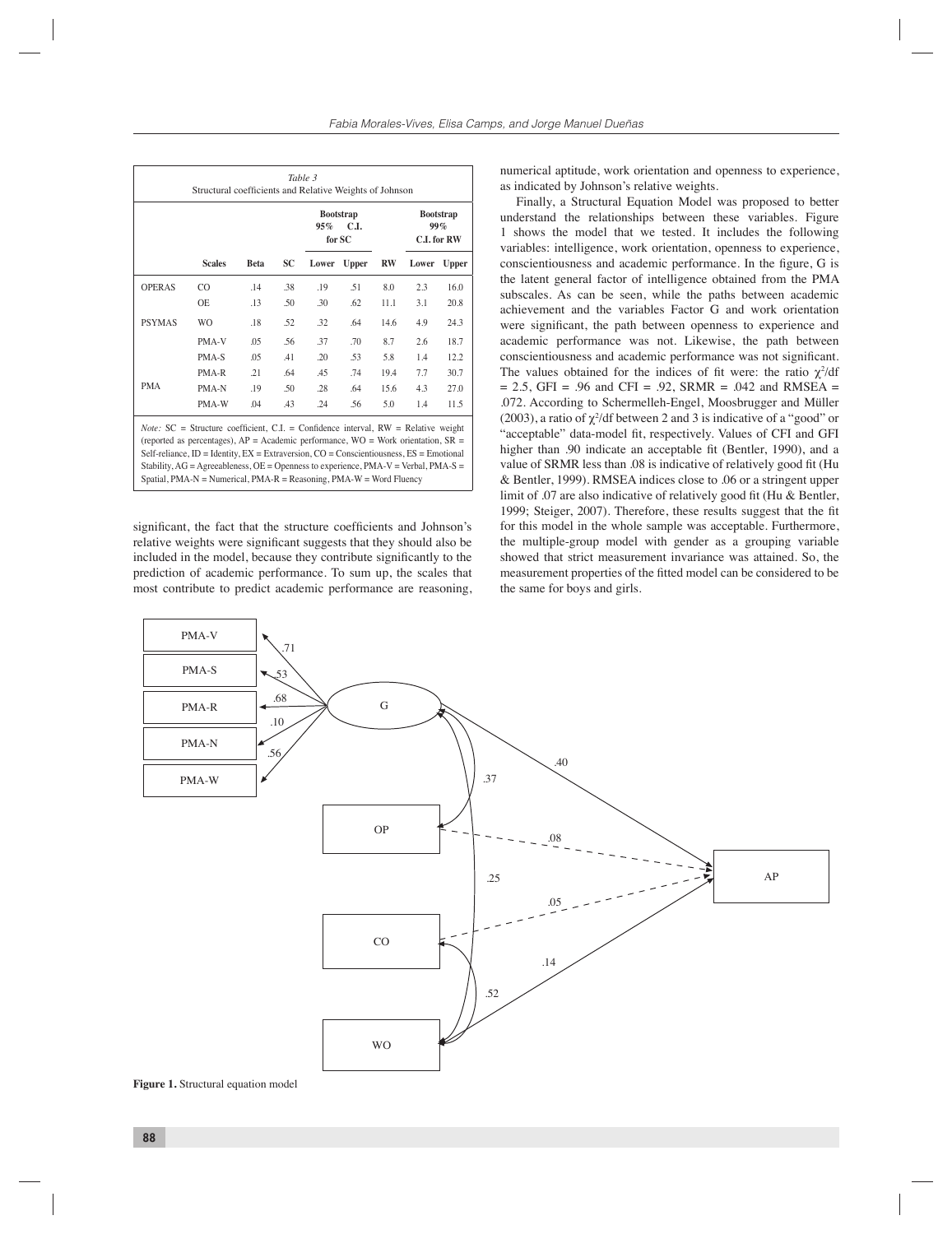#### Discussion

Knowing which variables are related to academic achievement may be useful for implementing measures to improve student achievement at school. For this reason, the main aim of this study was to determine how psychological maturity, the Big Five personality traits and mental aptitudes contribute to the prediction of adolescent academic performance. As can be seen in the structural equations model, the results show that the main predictor is intelligence, which is congruent with previous studies that show the relevance of intelligence to the prediction of academic achievement in primary and secondary school (e.g., Karbach, Gottschling, Spengler, Hegewald, & Spinath, 2013; Weber, Lu, Shi, & Spinath, 2013). Moreover, the regression analysis shows that reasoning, numerical and verbal abilities are the subscales with the highest structural coefficients and Johnson's relative weights, which means that these variables make a greater contribution to the prediction of academic performance than the other subscales.

Several studies suggest that, during secondary education, personality traits and intelligence predict academic performance (e.g., Chamorro-Premuzic & Furnham, 2003; Fischer, Schult, & Hell, 2013). In our study, only conscientiousness and openness to experience are correlated with academic performance. In fact, previous studies have pointed out that trait conscientiousness is a predictor of academic performance, even after controlling for the effect of intelligence (Camps & Morales-Vives, 2013; Poropat, 2009, 2014; Vedel et al., 2015). In fact, conscientiousness involves being efficient, organized and dutiful, with a tendency to show self-discipline, which may explain the relationship with academic performance. Likewise, previous studies have also found a relationship between openness to experience and academic performance (Camps & Morales-Vives, 2013; Poropat, 2014). However, some authors have pointed out that the relationship between these variables is indirect because of the relation between openness and intelligence (Diseth, 2003; McCrae & Costa, 1985). The issue is that some studies have not controlled for the effect of intelligence, which makes it difficult to know if the relation between openness to experience and academic performance is direct or indirect. In the current study, the structural equation model shows that the relation between the two variables is not direct. More specifically, the structural equation model shows that the relationship between this personality trait and academic performance is explained by the relation between openness to experience and intelligence, as some previous authors have pointed out (Heaven & Ciarrochi, 2012; Rosander et al., 2011).

The relationship between conscientiousness and academic performance is not direct either. In fact, the structural equation model shows that the relationship between this personality trait and academic performance is explained by the relationship between Conscientiousness and one of the subscales of psychological maturity, work orientation. This result was expected because previous studies show that work orientation is related to conscientiousness (Camps & Morales-Vives, 2013; Morales-Vives et al., 2012, 2013). Moreover, the results of the current study are congruent with those of a previous study by Lounsbury, Sundstrom, Loveland, and Gibson (2003), who found that the Big Five factors do not explain any more variance of academic performance than that already explained by intelligence and work drive. In fact, work drive is a variable that is conceptually similar to work orientation,

although it is more specific because it refers to the motivation to invest time and effort to complete projects, respect deadlines, be productive and achieve success. However, work orientation is a more general variable because it involves responsible behavior in different contexts, not only at school (for example, accepting one's own responsibilities within the household). Therefore, the results of the current study are similar to those obtained by Lounsbury et al. (2003), because the only variables with direct relationships with academic performance are intelligence and work orientation. In fact, none of the Big Five have direct relationships with academic performance. These results show that responsibility, along with intelligence, is relevant to the prediction of academic performance, as Lounsbury et al. (2003) pointed out.

Although previous studies agree that work orientation is relevant to the prediction of academic achievement, the role of the other two subscales is not so clear. Steinberg et al. (1989) found that the identity subscale was indirectly related with academic performance, through its relationship with self-reliance and work orientation, but Berzonsky and Kuk (2005) found a direct and positive relationship and Oh-Hwang found a direct but negative relationship. Some studies suggest that independent students with initiative tend to get better grades (Berzonsky & Kuk, 2005; Santor, Messervey, & Kusumakar, 2000), but a recent study by Camps and Morales-Vives (2013) did not find a relationship between selfreliance and academic achievement. In the current study we have not found significant correlations between these two subscales and academic performance, which suggests that these subscales are not related to academic achievement. However, few studies have analyzed the relationship between psychological maturity and academic performance, so further studies are needed to determine the role of identity and self-reliance.

To sum up, the results of the current study show that the variables that best explain academic performance are intelligence and willingness to work hard and seriously in academic activities. This information may be helpful so that realistic programs to prevent academic failure can be developed. According to the results of the current study, these programs should focus on promoting a responsible attitude in students, and creating a school environment in which dedication and hard work are valued and reinforced. More specifically, the results show that there is a relationship between psychological maturity and academic performance, although this is due only to the work orientation subscale. Moreover, none of the Big Five personality traits have direct relationships with academic performance, which is consistent with the results obtained by Lounsbury et al. (2003). In fact, only two personality traits are correlated to academic performance: conscientiousness and openness to experience. However, the relationship between conscientiousness and academic performance is explained by the relationship that this personality trait has with the maturity factor work orientation. Likewise, openness to experience is also indirectly related to academic performance, due to its relationship with intelligence, a result that supports the studies by McCrae and Costa (1985) and Diseth (2003).

The use of the grades obtained by students to assess academic achievement is very common in the literature. The study carried out by Hoffman and Lowitzki (2005) shows that high-school grades are a useful measure and stronger predictors of success than standardized tests. However, not all the schools, courses and teachers use the same criteria to grade their students. For this reason, further studies should be done using standardized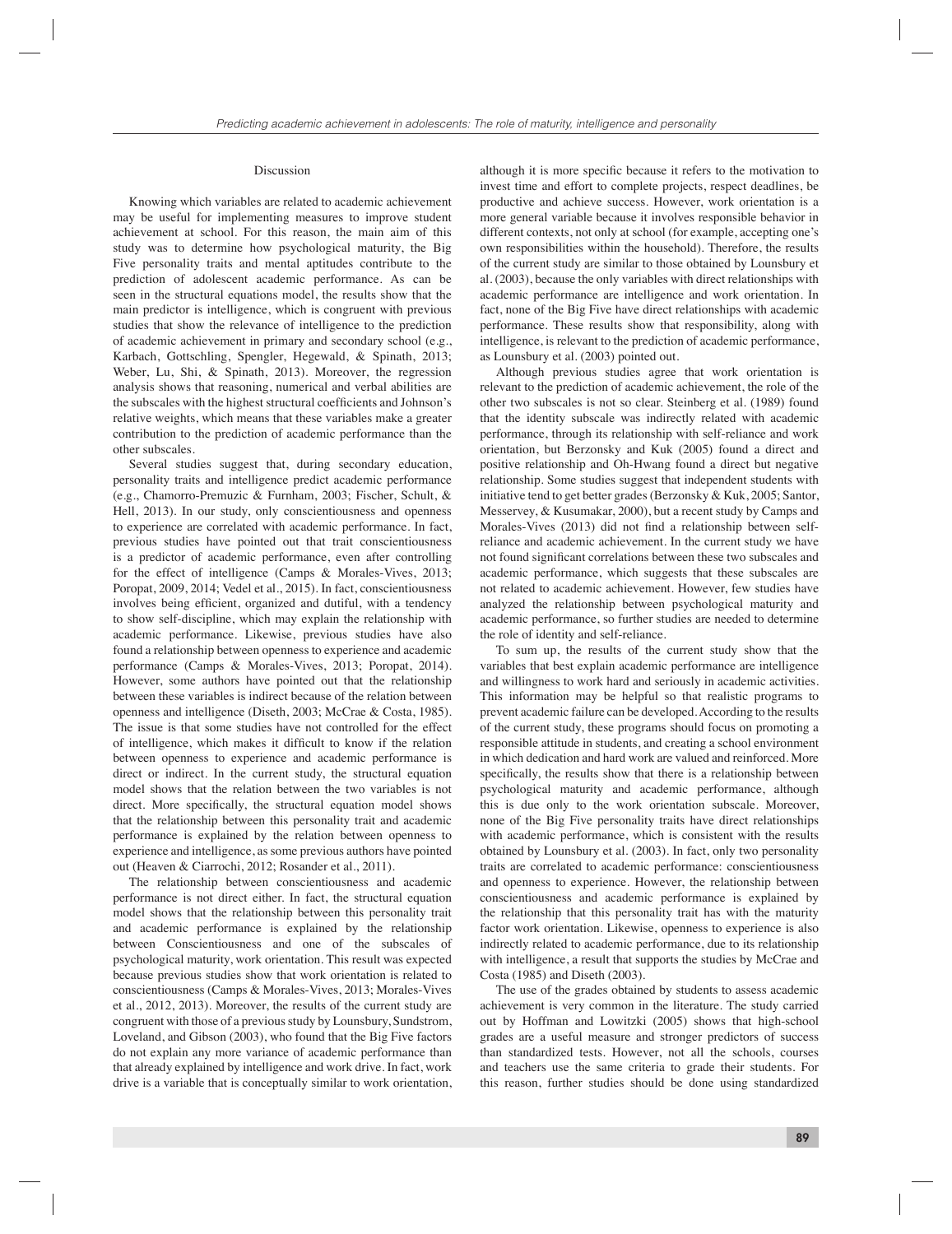measures of scholastic knowledge to see whether the results are the same. Furthermore, it would be interesting to assess academic achievement more globally, including performance in different kinds of activity (individual versus group activities, theoretical versus practical activities, etc.) and different subjects (languages, math, etc.), to determine which individual personality and maturity characteristics are most relevant to each of this issues. Further studies should also be done using other measures and models of personality, such as The Zuckerman-Kuhlman-Aluja Personality Questionnaire (García, Escorial, García, Blanch, & Aluja, 2012), to learn more about the relationship between maturity and personality, and their relevance to academic performance.

#### *Declaration of Interest Statement*

This work was carried out without the presence of any personal, professional or financial relationships that could potentially be construed as a conflict of interest.

#### Acknowledgments

This research was supported by a grant from the Spanish Ministry of Economy and Competitivity (PSI2017-82307-P) and a grant from the Catalan Ministry of Universities, Research and the Information Society (2017 SGR 97).

References

- Bentler, P. M. (1990). Comparative fit indexes in structural models. *Psychological Bulletin*, *107*(2), 238-246. doi: 10.1037/0033- 2909.107.2.238
- Berzonsky, M. D., & Kuk, L. S. (2005). Identity style, psychosocial maturity, and academic performance. *Personality and Individual Differences*, *39*(1), 235-247. doi:10.1016/j.paid.2005.01.010
- Camps, E., & Morales-Vives, F. (2013). The contributions of psychological maturity and personality in the prediction of adolescent academic achievement. *International Journal of Educational Psychology*, *2*(3), 246-271. doi:10.4471/ijep.2013.27
- Caprara, G., Vecchione, M., Alessandri, G., Gerbino, M., & Barbaranelli, C. (2011). The contribution of personality traits and self-efficacy beliefs to academic achievement: A longitudinal study. *British Journal of Educational Psychology*, *81*(1), 78-96. doi:10.1348/2044- 8279.002004.
- Chamorro-Premuzic, T., & Furnham, A. (2003). Personality predicts academic performance: Evidence from two longitudinal samples. *Journal of Research in Personality, 37*, 319-338. doi:10.1016/S0092- 6566(02)00578-0
- Colom, R., & Abad, F. J. (2007). Advanced progressive matrices and sex differences: Comment to Mackintosh and Bennett (2005). *Intelligence*, *35*(2), 183-185. doi:10.1016/j.intell.2006.06.003
- Colom, R., Escorial, S., Shih, P. C., & Privado, J. (2007). Fluid intelligence, memory span, and temperament difficulties predict academic performance of young adolescents. *Personality and Individual Differences*, *42*(8), 1503-1514. doi:10.1016/j.paid.2006.10.023
- Cooley, W., & Lohnes, P. (1971). *Multivariate data analysis*. New York: Wiley.
- Courville, T., & Thompson, B. (2001). Use of structure coefficients in published multiple regression articles: β is not enough. *Educational and Psychological Measurement*, *61*(2), 229-248. doi:10.1177/00131640121971211
- Diseth, Å. (2003). Personality and approaches to learning as predictors of academic achievement. *European Journal of Personality, 17,* 143-155. doi:10.1002/per.469
- Ferrando, P. J., Lorenzo-Seva, U., & Chico, E. (2009). A general factoranalytic procedure for assessing response bias in questionnaire measures. *Structural Equation Modeling*, *16*(2), 364-381. doi:10.1080/10705510902751374
- Fischer, F., Schult, J., & Hell, B. (2013). Sex differences in secondary school success: Why female students perform better. *European Journal Psychology Education*, *28*, 529-543. doi:10.1007/s10212-012-0127-4.
- Galambos, N., MacDonald, S., Naphtali, C., Cohen, A., & de Frias, C. (2005). Cognitive performance differentiates selected aspects of psychosocial maturity in adolescence. *Developmental Neuropsychology*, *28*, 473-492. doi:10.1207/s15326942dn2801\_2
- García, L., Escorial, S., García, Ó., Blanch, Á., & Aluja, A. (2012). Structural analysis of the facets and domains of the Zuckerman-Kuhlman-Aluja Personality Questionnaire (ZKA-PQ) and the NEO PI-R. *Journal of Personality Assessment*, *94*(2), 156-163. doi:10.1080/ 00223891.2011.645935.
- Greenberger, E. (1982). Education and the acquisition of psychosocial maturity. In D. McClelland (Ed.), *The development of social maturity* (pp. 155-189). New York, NY: Irvington.
- Greenberger, E. (1984). Defining psychosocial maturity in adolescence. *Advances in Child Behavioral Analysis & Therapy*, *3,* 1-37.
- Greenberger, E., & Sørensen, A. (1973). *Educating children for adulthood: A concept of psychosocial maturity*. Baltimore, Maryland: Center for Social Organization of Schools.
- Heaven, P., & Ciarrochi, J. (2012). When IQ is not everything: Intelligence, personality and academic performance at school. *Personality and Individual Differences, 53*, 518-522. doi:10.1016/j.paid.2012.04.024
- Hoffman, J., & Lowitzki, K. (2005). Predicting college success with high school grades and test scores: Limitations for minority students. *The Review of Higher Education*, *28*(4), 455-474. doi:10.1353/rhe.2005.0042
- Hu, L., & Bentler, P. (1999). Cutoff criteria for fit indices in covariance structure analysis: Conventional versus new alternatives. *Structural Equation Modeling*, *6*, 1-55. doi:10.1080/10705519909540118
- Jensen, A. R. (1980). Uses of sibling data in educational and psychological research. *American Educational Research Journal, 17,* 153-170. doi: 10.3102/00028312017002153
- Johnson, J. (2000). A heuristic method for estimating the relative weight of predictor variables in multiple regression. *Multivariate Behavioral Research*, *35*(1), 1-19. doi:10.1207/S15327906MBR3501\_1
- Karbach, J., Gottschling, J., Spengler, M., Hegewald, K., & Spinath, F. (2013). Parental involvement and general cognitive ability as predictors of domain-specific academic achievement in early adolescence. *Learning and Instruction, 23*, 43-51. doi:10.1016/j.learninstruc.2012.09.004
- Lorenzo-Seva, U., & Ferrando, P. J. (2009). Acquiescent responding in partially balanced multidimensional scales. *British Journal of Mathematical and Statistical Psychology*, *62*, 319-326. doi:10.1348/000711007X265164
- Lorenzo-Seva, U., Ferrando, P. J., & Chico, E. (2010). Two SPSS programs for interpreting multiple regression results. *Behaviour Research Methods*, *42*(1), 29-35. doi:10.3758/BRM.42.1.29
- Lounsbury, J., & Gibson, L. (1998). *Personal Style Inventory: A work-based personality measurement system*. Knoxville, TN: Resource Associates.
- Lounsbury, J., Sundstrom, E., Loveland, J. M., & Gibson, L. (2003). Intelligence, "Big Five" personality traits, and work drive as predictors of course grade. *Personality and Individual Differences, 35*, 1231-1239. doi:10.1016/S0191-8869(02)00330-6
- Lynn, R., & Vanhanen, T. (2012). *Intelligence: A unifying construct for social sciences*. London, England: Ulster Institute for Social Research.
- McCrae, R., & Costa, P. (1985). Updating Norman's "Adequate Taxonomy": intelligence and personality dimensions in natural language and in questionnaires. *Journal of Personality and Social Psychology*, *49*(3), 710-721. doi:10.1037/0022-3514.49.3.710
- Morales-Vives, F., Camps, E., & Lorenzo-Seva, U. (2012). *Manual del Cuestionario de Madurez Psicológica PSYMAS* [Manual of the Psychological Maturity Questionnaire PSYMAS]. Madrid, Spain: TEA Ediciones, S. A.